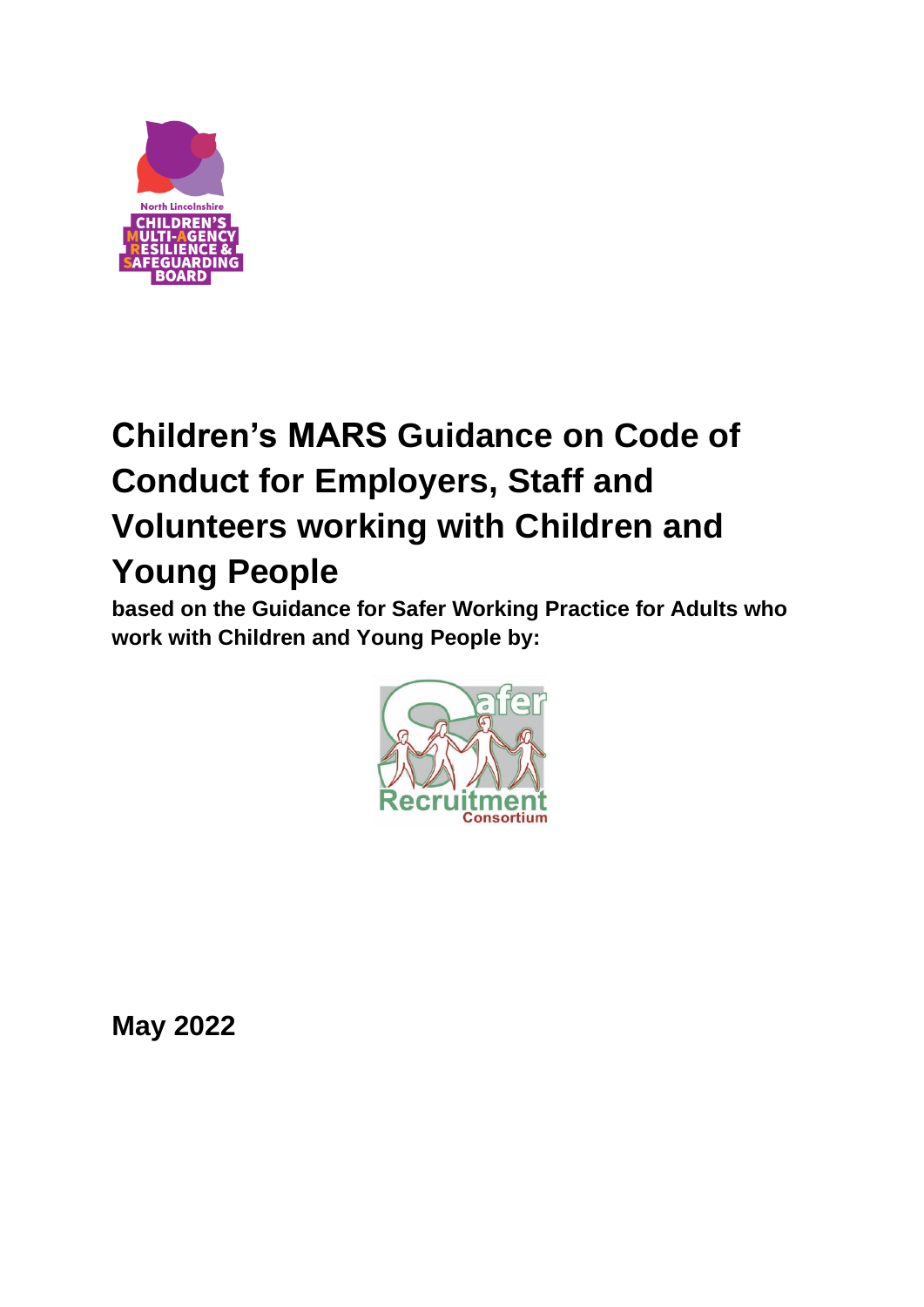## **Contents**

**[Introduction](#page-2-0) [Definitions](#page-2-1)** [Overview and purpose of guidance](#page-2-2) **[Diversity](#page-3-0)** [Underpinning principles](#page-3-1) [Reporting incidents](#page-4-0) [The Children's MARS commitment](#page-4-1) **[Responsibilities](#page-5-0)** [Making professional judgements](#page-5-1) [Power and positions of trust and authority](#page-6-0) **[Confidentiality](#page-6-1)** [Standards of behaviour](#page-6-2) [Gifts, rewards, favouritism and exclusion](#page-7-0) [Infatuations and 'crushes'](#page-7-1) [Social contact outside the workplace](#page-8-0) [Communication with children \(including the use of technology\)](#page-8-1) [Physical contact](#page-9-0) [Other activities that require physical contact](#page-9-1) Intimate/ [personal care](#page-10-0) [Behaviour management](#page-11-0) [The use of control and physical intervention](#page-11-1) [Sexual conduct](#page-12-0) [Home visits](#page-12-1) [Transporting children](#page-13-0) [Photography, videos and other images](#page-13-1) [Exposure to inappropriate images](#page-14-0) [Personal living accommodation including onsite provision](#page-14-1) [Whistleblowing](#page-14-2) [Sharing concerns and recording incidents](#page-15-0)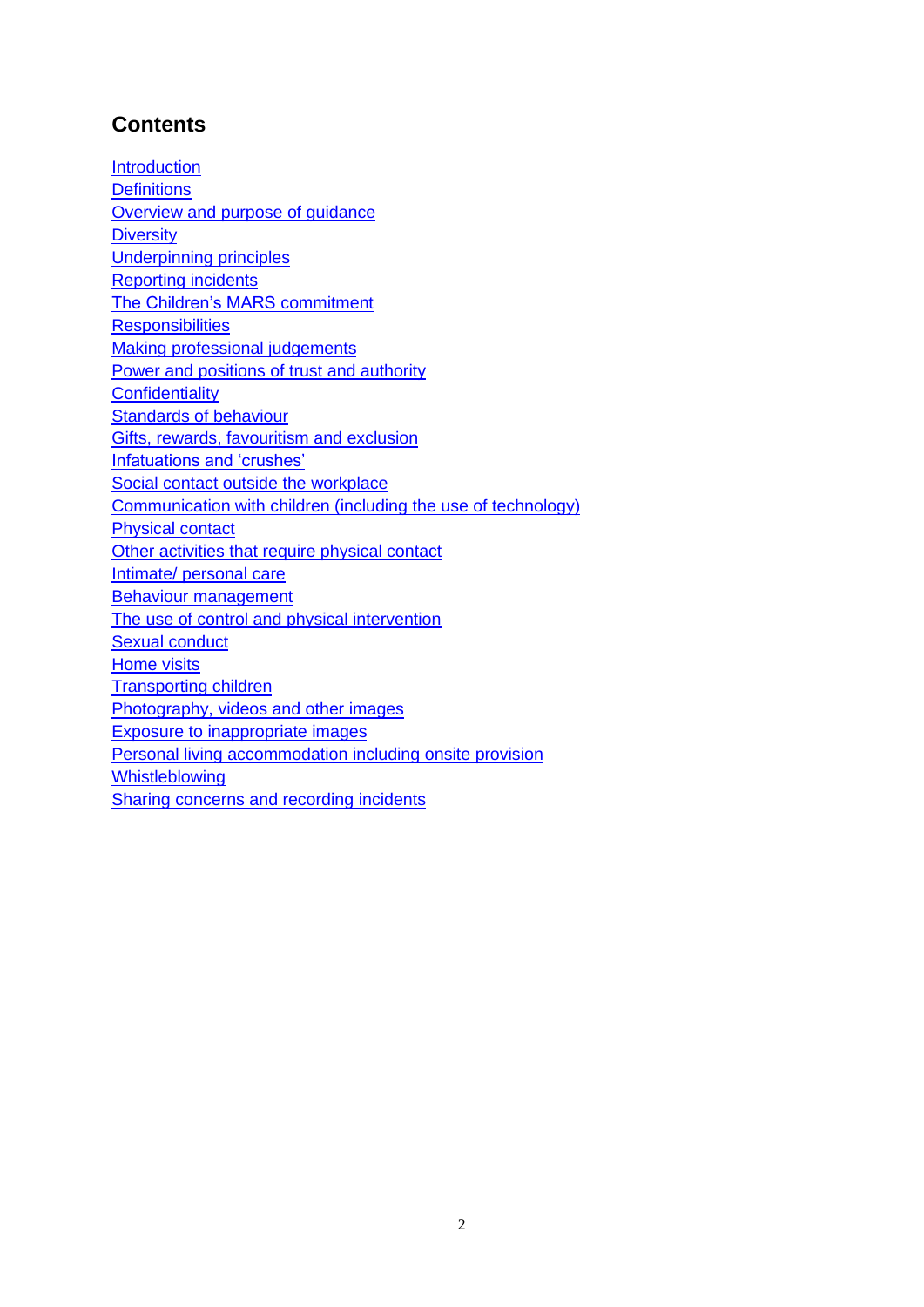#### <span id="page-2-0"></span>**Introduction**

This guidance document describes the standards of conduct and practice that should be followed by employers, staff and volunteers when working with children and young people in North Lincolnshire. It has been developed by the Safer Recruitment Consortium in October 2015 and is designed to complement other advice or codes of conduct produced by employers or national bodies, not to replace or take priority over them.

Whilst this document covers a wide range of situations, it is recognised that it cannot cover every eventuality and the principles should be applied.

## <span id="page-2-1"></span>**Definitions**

References made to 'child' and 'children' refer to children and young people under the age of 18 years. However, the principles of the document apply to professional behaviours towards all children and young people, including those over the age of 18 years. 'Child' should, therefore be read to mean any child or young person at an education establishment. 'Child' should also apply to a care leaver under the age of 25 years old.

References made to adults and staff refer to all those who work with children in either a paid or unpaid capacity.

The term 'allegation' means where it is alleged that a person who works with children has:

- behaved in a way that has harmed a child, or may have harmed a child;
- possibly committed a criminal offence against or related to a child; or,
- behaved towards a child or children in a way that indicates they may pose a risk of harm to children

#### <span id="page-2-2"></span>**Overview and purpose of guidance**

The purpose of the guidance is to protect and promote the interests of workers and the children they work with. All adults who come into contact with children and young people, in their work, have a legal and moral duty to keep them safe and to protect them from sexual, physical and/or emotional harm. The duty that rests on an individual is to ensure that all reasonable steps are taken to ensure the welfare of a child or young person is paramount.

This guidance seeks to ensure that the responsibilities of employers towards children and staff are discharged by raising awareness of illegal, unsafe, unprofessional and unwise behaviour. It should assist staff to monitor their own standards and practice and reduce the risk of allegations being made against them. It is also recognised that not all people who work with children work as paid or contracted employees. The principles and guidance outlined in this document still apply and should be followed by any person whose work brings them into contact with children.

The guidance aims to:

• keep children safe by clarifying which behaviours constitute safe practice, and which behaviours should be avoided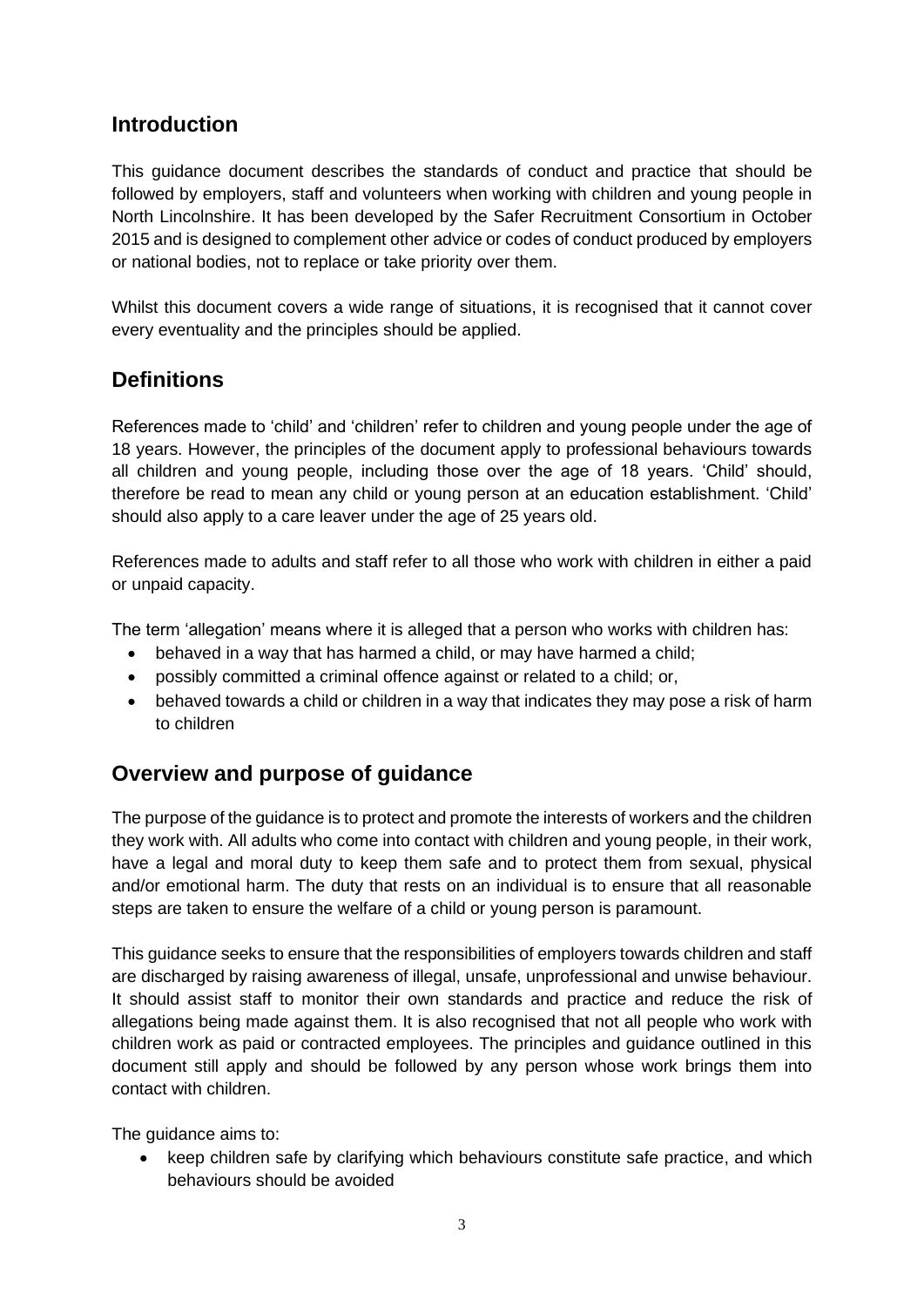- assist adults working with children to work safely and responsibly, and to monitor their own standards and practice
- support managers or senior members of staff in setting clear expectations of behaviour and/or codes of practice relevant to the services being provided
- give a clear message that unlawful or unsafe behaviour is unacceptable and that, where appropriate, disciplinary or legal action will be taken
- support safer recruitment practice
- minimise the risk of misplaced or malicious allegations made against adults who work with children
- reduce the incidence of positions of trust being abused or misused

## <span id="page-3-0"></span>**Diversity**

At all times consideration needs to be given to the diversity needs of workers and children. Aspects of gender, culture, disability, language, racial origin, religious belief and sexual orientation may be relevant when considering the nature of allegations or appropriateness of communication or physical intervention.

## <span id="page-3-1"></span>**Underpinning principles**

- The welfare of the child is paramount. Staff should understand their responsibilities to safeguard and promote the welfare of children
- Staff are responsible for their own actions and behaviour and should avoid any conduct which would lead any reasonable person to question their motivation and intentions
- Staff should work, and be seen to work, in an open and transparent way
- Staff should acknowledge that deliberately invented/malicious allegations are extremely rare and that all concerns should be reported and recorded
- Staff should discuss and/or take advice promptly from their line manager or senior member of staff if they have acted in a way which may give rise to concern
- Staff should apply the same professional standards regardless of culture, disability, gender, language, racial origin, religious belief and sexual orientation
- Staff should not consume or be under the influence of alcohol or any substance, including prescribed medication, which may affect their ability to care for children
- Staff should be aware that breaches of the law and other professional guidelines could result in disciplinary action being taken against them, criminal action and/or other proceedings including barring by the Disclosure and Barring Service (DBS) from working in regulated activity. For acts of serious misconduct, prohibition from working within their profession could be an outcome
- Staff, managers or senior member of staff should continually monitor and review practice to ensure this guidance is followed
- Staff should be aware of and understand their organisation's child protection policy and arrangements for managing allegations against people who work with children. They should also understand their whistleblowing procedure and the [Children's Multi-](http://www.northlincscmars.co.uk/policies-procedures-and-guidance/)[Agency Resilience and Safeguarding](http://www.northlincscmars.co.uk/policies-procedures-and-guidance/) (MARS) Board's policy and procedures.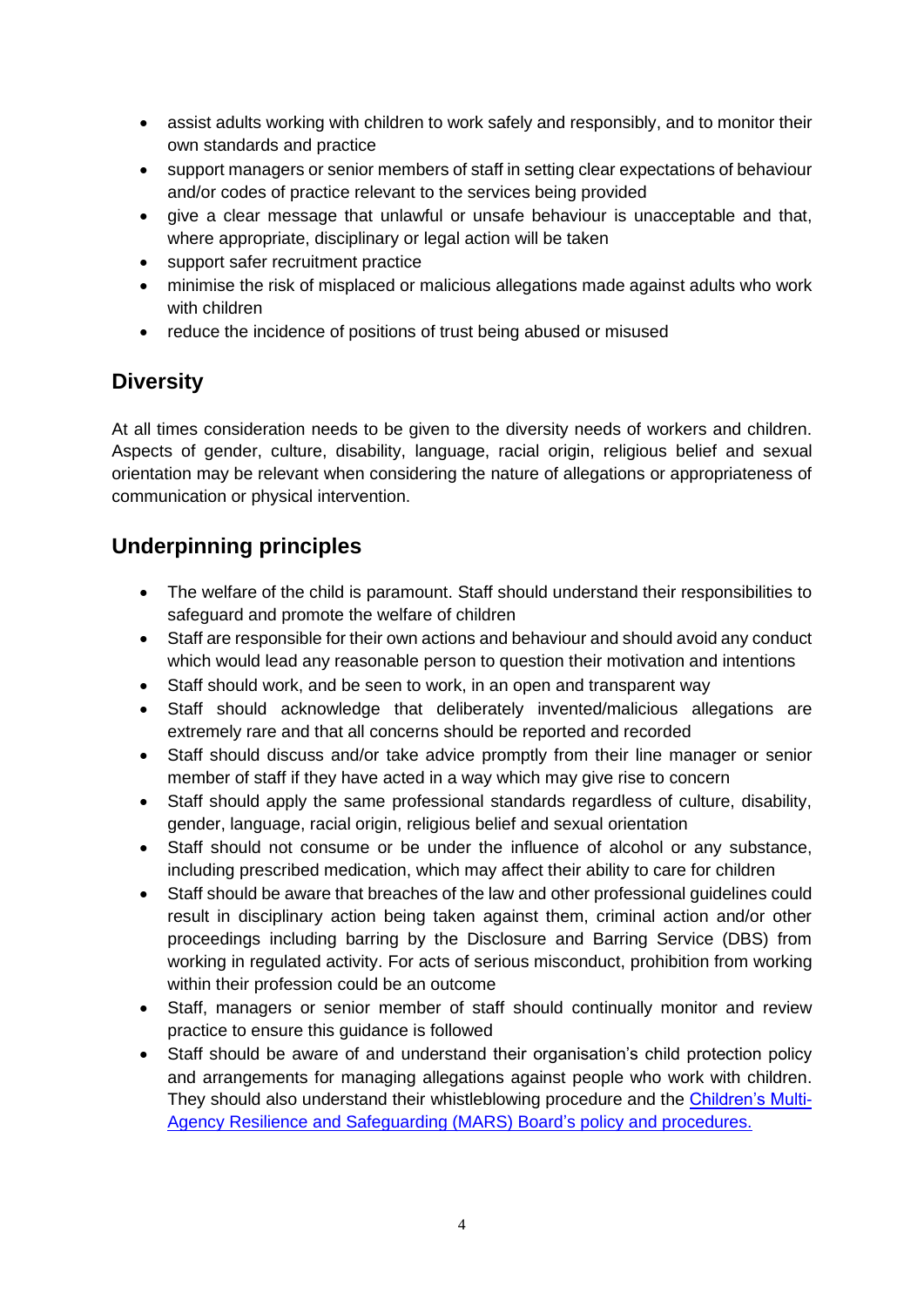## <span id="page-4-0"></span>**Reporting incidents**

Allegations and incidents made to an employer should be reported to the organisation's Named Senior Officer immediately unless that person is the subject of the allegation/incident in which case it should be reported to the Named Senior Officer's deputy immediately.

If the allegation meets the criteria within the scope of the [Children's MARS](http://www.northlincscmars.co.uk/wp-content/uploads/2018/10/Procedures-for-managing-allegations-against-people-who-work-with-children-Oct-2017.pdf) Managing [allegations against people who work with children](http://www.northlincscmars.co.uk/wp-content/uploads/2018/10/Procedures-for-managing-allegations-against-people-who-work-with-children-Oct-2017.pdf) procedure, the employer/Named Senior Officer or their deputy should report the matter to the Local Authority Designated Officer (LADO) within 1 working day.

If an allegation is made to the Police, the officer who receives it should report it to the force Designated Liaison Officer without delay, who should in turn inform the LADO straight away. Similarly, if the allegation is made to Children's Services the person who receives it should report it to the LADO without delay.

Where an allegation is made or needs to be reported outside of usual office hours, the Named Senior Officer or any other staff member will immediately report it to the Extended Hours' Team, Children's Services or the Police if this action is necessary and inform the LADO the next working day. Contact details are as below:

Children's Services Single Point of Contact can be contacted on (01724) 296500 Monday to Friday 8.30am - 5pm and on evenings and weekends by contacting the Extended Hours team on (01724) 296555.

Humberside Police on 999 for immediate risk, otherwise the Police should be informed by phoning 101.

The LADO and Deputy LADOs can be contacted at the Independent Reviewing Service on (01724) 298293.

## <span id="page-4-1"></span>**The Children's MARS Board commitment**

The Children's MARS Board will ensure:

- appropriate safeguarding and child protection policies and procedures are in place in all areas that undertake work with children and that they are continually monitored, reviewed and made easily accessible to all workers
- workers are treated fairly and reasonably in all circumstances. If subject to an allegation staff will be supported and the principles of natural justice applied
- the safe practice of workers is continually promoted through supervision and training
- workers have readily available access to senior management or other emergency contact person;
- guidance is readily available to both adults and children
- a culture of openness and support is fostered
- readily known systems are in place for situations and concerns, from either party, to be raised and recorded and for their outcomes to be analysed in order to review procedures and working practices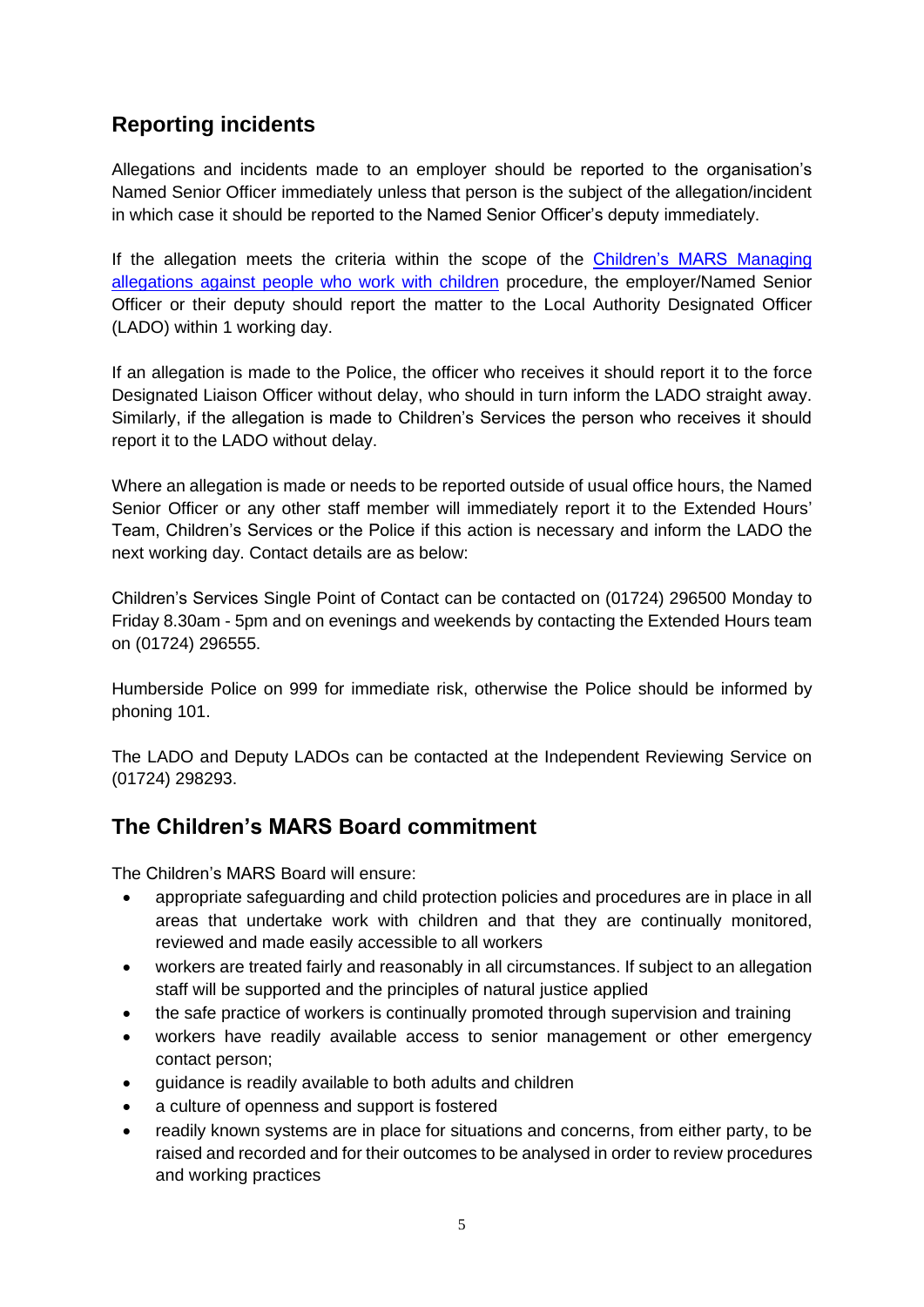- agencies have procedures in place regarding lone working, physical intervention, risk assessment
- agencies will have agreed care plans are in place when work involves intimate care
- clear e-safety policies are in place

#### <span id="page-5-0"></span>**Responsibilities**

Staff are accountable for the way in which they exercise authority, manage risk, use resources and safeguard children.

Staff should:

- understand the responsibilities which are part of their employment of role, and be aware that sanctions will be applied if these provisions are breached
- always act, and be seen to act, in the best interests of the child
- avoid any conduct which would lead any reasonable person to question their motivation and intentions
- take responsibility for their actions and behaviour

This means that employers should:

- promote a culture of openness and support
- ensure that systems are in place for concerns to be raised
- ensure that adults are not placed in situations which render them particularly vulnerable
- ensure that all adults are aware of expectations, safeguarding and children protection policies and procedures are distributed, adopted, implemented and monitored

#### <span id="page-5-1"></span>**Making professional judgements**

This protocol highlights behaviour which is illegal, inappropriate or unadvisable. However, there will be rare occasions and circumstances in which staff members have to make decisions which could contravene this protocol in order to secure the welfare of children. These judgements should always be recorded and shared with a manager.

Adults should always consider whether their sanctions are warranted, proportionate, safe and applied equitably.

Where no specific guidance exists staff should:

- discuss the circumstances that informed their action or their proposed action with their line manager, senior colleague or, where appropriate the designated safeguarding lead. This will help to ensure that the safest practices are employed and reduce the risk of actions being misinterpreted
- always discuss any misunderstanding, accidents or threats with their manager/senior colleague or the designated safeguarding lead
- always record discussions and actions taken with their justifications
- record any areas of disagreement and, if necessary refer to another agency or regulatory body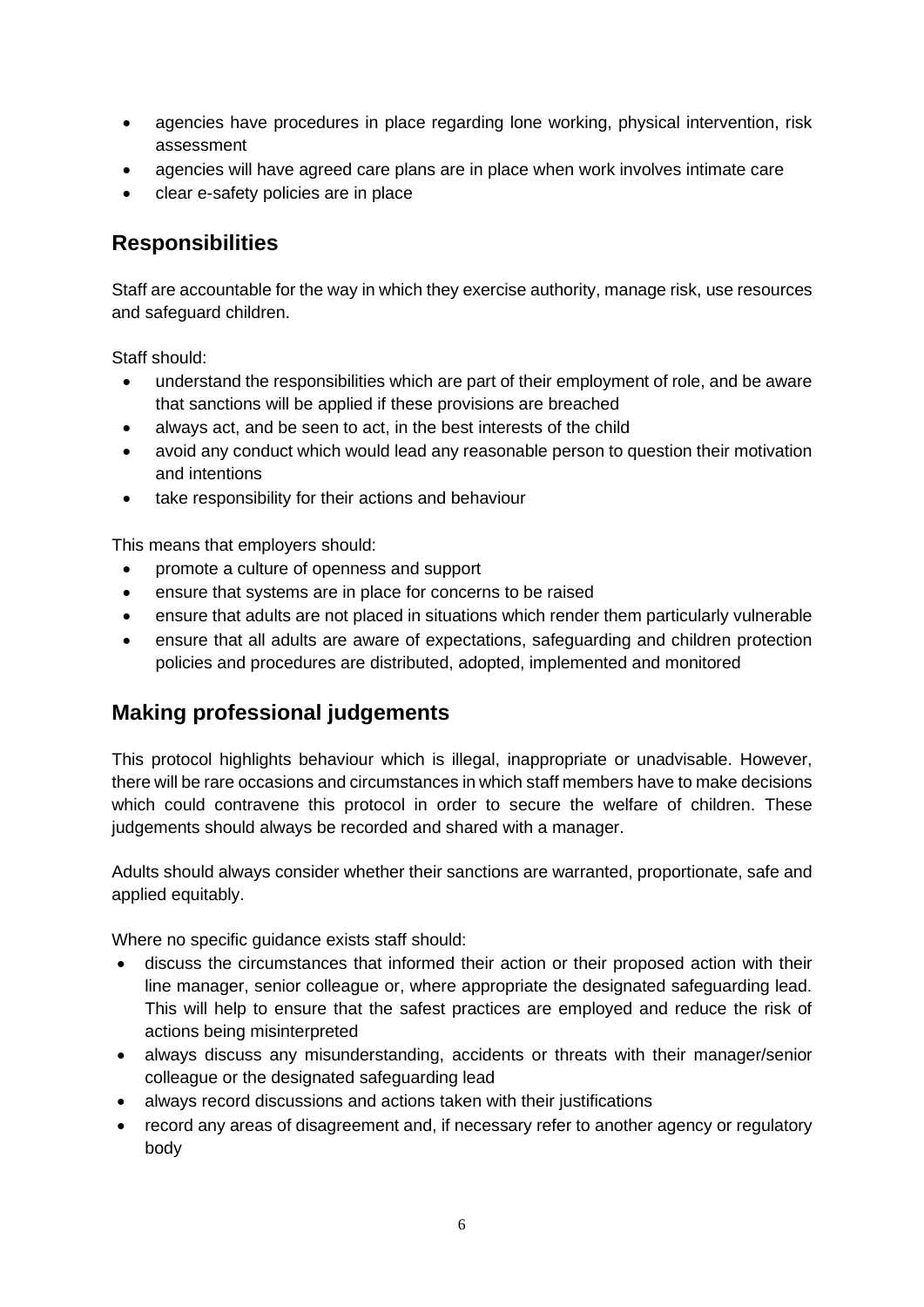## <span id="page-6-0"></span>**Power and positions of trust and authority**

As a result of their knowledge, position and/or the authority invested in their role, all staff working with children are in a position of trust. The potential for exploitation and harm of children and vulnerable adults means that an unequal balance of power should not be used for personal advantage or gratification.

Staff should not:

- use their position to gain access to information for their own advantage and/or a child's or family's detriment
- use their power to intimidate, threaten, coerce or undermine children
- use their status and standing to form or promote relationships with children which are of a sexual nature, or which may become so

## <span id="page-6-1"></span>**Confidentiality**

The storing and processing of personal information is governed by the Data Protection Act 2018 and the General Data Protection Regulation (GDPR) 2018. Employers should provide clear advice to staff about their responsibilities under this legislation so that, when considering sharing confidential information, those principles should apply. However, there are some circumstances in which a member of staff may be expected to share information, for example when abuse is alleged or suspected. In such cases, individuals have a duty to pass information on without delay, but only to those with designated safeguarding responsibilities.

This means that staff:

- need to know the name of their designated safeguarding lead and be familiar with the Children's MARS policies, procedures and guidance
- are expected to treat information they receive about children and their families in a discreet and confidential manner
- should seek advice from a manager, senior colleague or designated safeguarding lead, if they are in any doubt about sharing information they hold or which has been requested of them
- need to be clear about when information can/must be shared and in what circumstances
- need to know the procedures for responding to allegations against staff, and to whom any concerns or allegations should be reported
- need to ensure that where personal information is recorded using modern technologies that systems and devices are kept secure

## <span id="page-6-2"></span>**Standards of behaviour**

All staff have a responsibility to maintain public confidence in their ability to safeguard the welfare and best interests of children. They should adopt high standards of personal conduct in order to maintain the confidence and respect of the general public and those with whom they work.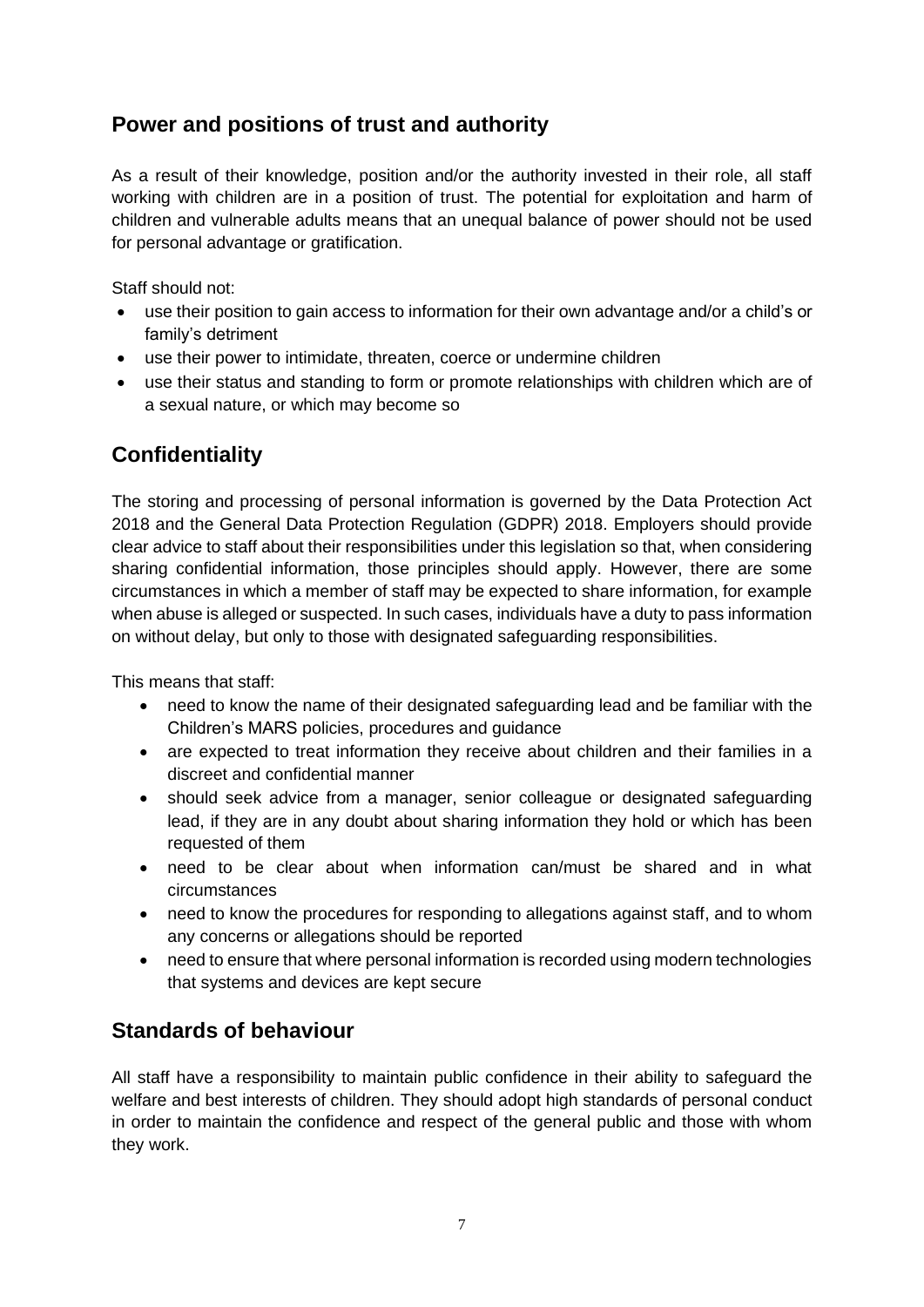Staff should not:

- behave in a manner which would lead any reasonable person to question their suitability to work with children or to act as an appropriate role model
- make, or encourage others to make sexual remarks to, or about, a child
- use inappropriate language to or in the presence of a child
- discuss their personal or sexual relationships with or in the presence of children
- make (or encourage others to make) unprofessional personal comments which scapegoat, demean or humiliate, or might be interpreted as such

This means that staff should:

- be aware that behaviour by themselves, those with whom they share a household, or others in their personal lives, may impact on their work with children
- understand that a person who provides early years education or childcare may be disqualified because of their 'association' with a person living or employed in the same household who is disqualified

#### <span id="page-7-0"></span>**Gifts, rewards, favouritism and exclusion**

Employers should have policies in place regarding the giving and receiving of gifts and rewards and staff should be made aware of and understand what is expected of them.

Staff should:

- be aware of and understand their organisation's relevant policies e.g. rewarding positive behaviour
- ensure that gifts received or given in situations which may be misconstrued are declared and recorded
- only give gifts to a child as part of an agreed reward system
- where giving gifts other than as above, ensure that these are of insignificant value and given to all children equally
- ensure that all selection processes of children are fair and these are undertaken and agreed by more than one member of staff
- ensure that they do not behave in a manner which is either favourable or unfavourable to individual children

#### <span id="page-7-1"></span>**Infatuations and 'crushes'**

All staff need to recognise that it is not uncommon for children to be strongly attracted to a member of staff. They should make every effort to ensure that their own behaviour cannot be brought into question; does not appear to encourage this and be aware that such infatuations may carry a risk of their words or actions being misinterpreted.

- report any indications (verbal, written or physical) that suggest a child may be infatuated with a member of staff
- always maintain professional boundaries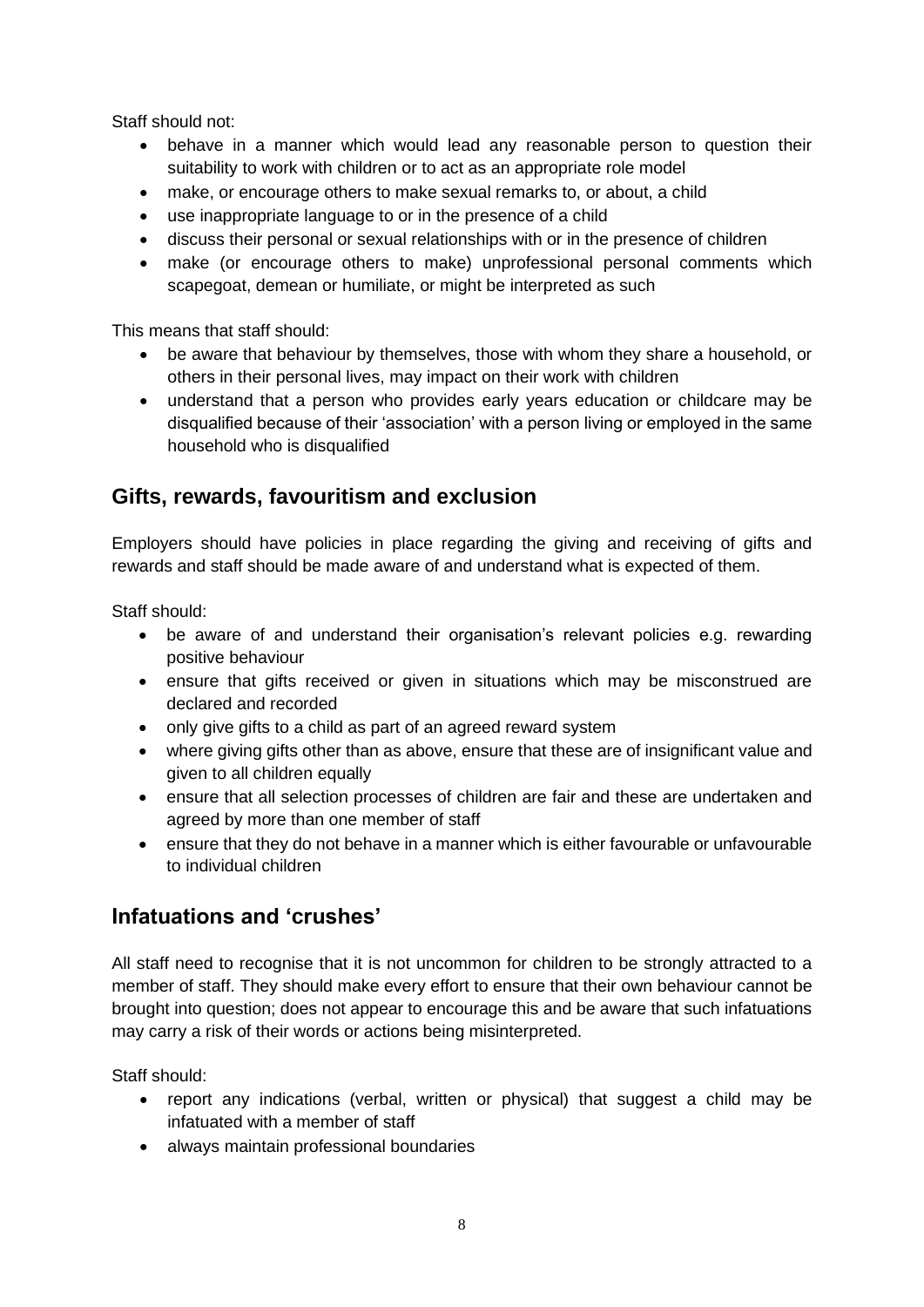• respond appropriately to any incidents arising from infatuations and crushes between young people.

This means that the manager or senior member of staff should:

• put action plans in place where concerns are brought to their attention

### <span id="page-8-0"></span>**Social contact outside of the workplace**

It is acknowledged that staff may have genuine friendships and social contact with families, independent of the professional relationship. Staff should, however, also be aware that professionals who sexually harm children often seek to establish relationships and contact outside of the workplace with both the child and their parent, in order to 'groom' the adult and the child and/or create opportunities for sexual abuse. This could include opportunities for other types of grooming such as for the purpose of sexual exploitation or radicalisation.

This means that staff should:

- always approve any planned social contact with children or parents, with a manager or senior colleague, for example when it is part of a reward scheme
- advise a manager or senior colleague of any regular social contact they may have with a child, which could give rise to concern
- refrain from sending personal communication to children or parents unless agreed with a manager or senior colleague
- inform a manager or colleague of any relationship with a parent where this extends beyond the usual parent/professional relationship
- inform a manager or senior colleague of any requests or arrangements where parents wish to use their services outside of the workplace, for example: babysitting, tutoring

## <span id="page-8-1"></span>**Communication with children (including the use of technology)**

In order to make best use of the many educational and social benefits of new and emerging technologies, children need opportunities to use and explore the digital wold. E-safety risks are posed more by behaviours and values than the technology itself.

Staff should ensure that they have safe and responsible online behaviours, working to local and national guidelines and acceptable use policies which detail how new and emerging technologies may be used.

- not seek to communicate/make contact or respond to contact with children outside of the purpose of their work including the internet and social media
- not give out their personal details
- only use equipment and internet services provided by the employer
- follow the employer's acceptable use policy
- ensure that their use of technologies could not bring their employer into disrepute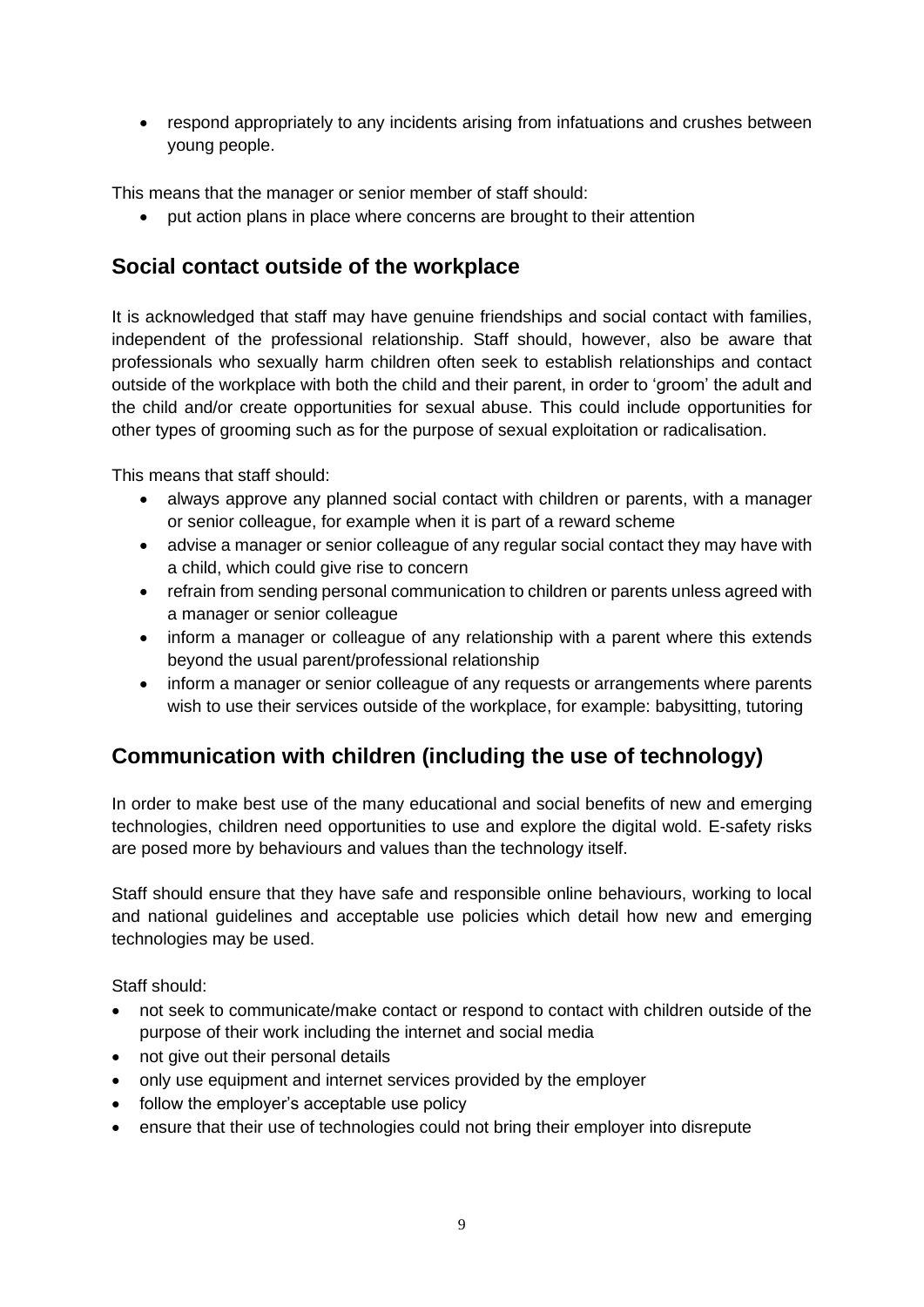## <span id="page-9-0"></span>**Physical contact**

There are times when it is entirely appropriate and proper for staff to have physical contact with children. However, it is crucial that they only do so in ways which are appropriate to their professional role and in relation to the child's individual needs and agreed plan.

Staff should:

- be aware that even well intentioned physical contact may be misconstrued by the child, an observer or any person to whom this action is described
- never touch a child in a way which may be considered indecent
- always be prepared to explain actions and accept that all physical contact be open to scrutiny
- never indulge in horse play or fun fights
- always allow / encourage children, where able, to undertake self-care tasks independently
- ensure the way they offer comfort to a distressed child is age appropriate
- always tell a colleague when and how they offered comfort to a distressed child
- establish the preferences of children
- consider alternatives, where it is anticipated that a child might misinterpret or be uncomfortable with physical contact
- always explain to the child the reason why contact is necessary and what form that contact will take
- report and record situations which may give rise to concern
- be aware of cultural or religious views about touching and be sensitive to issues of gender

The employer should:

- ensure they have a system in place for recording incidents and the means by which information about incidents and outcomes can be easily accessed by senior management
- provide staff on a 'need to know' basis, with relevant information about vulnerable children in their care/supervision

#### <span id="page-9-1"></span>**Other activities that require physical contact**

In some areas such as physical activity, drama or music where staff may need to initiate some physical contact with children, for example, to demonstrate technique in the use of a piece of equipment, adjust posture or support a child so they can perform an activity safely or prevent injury.

It is good practice if all parties clearly understand at the outset, what physical contact is necessary and appropriate in undertaking specific activities.

Staff should:

• treat children with dignity and respect and avoid contact with intimate parts of the body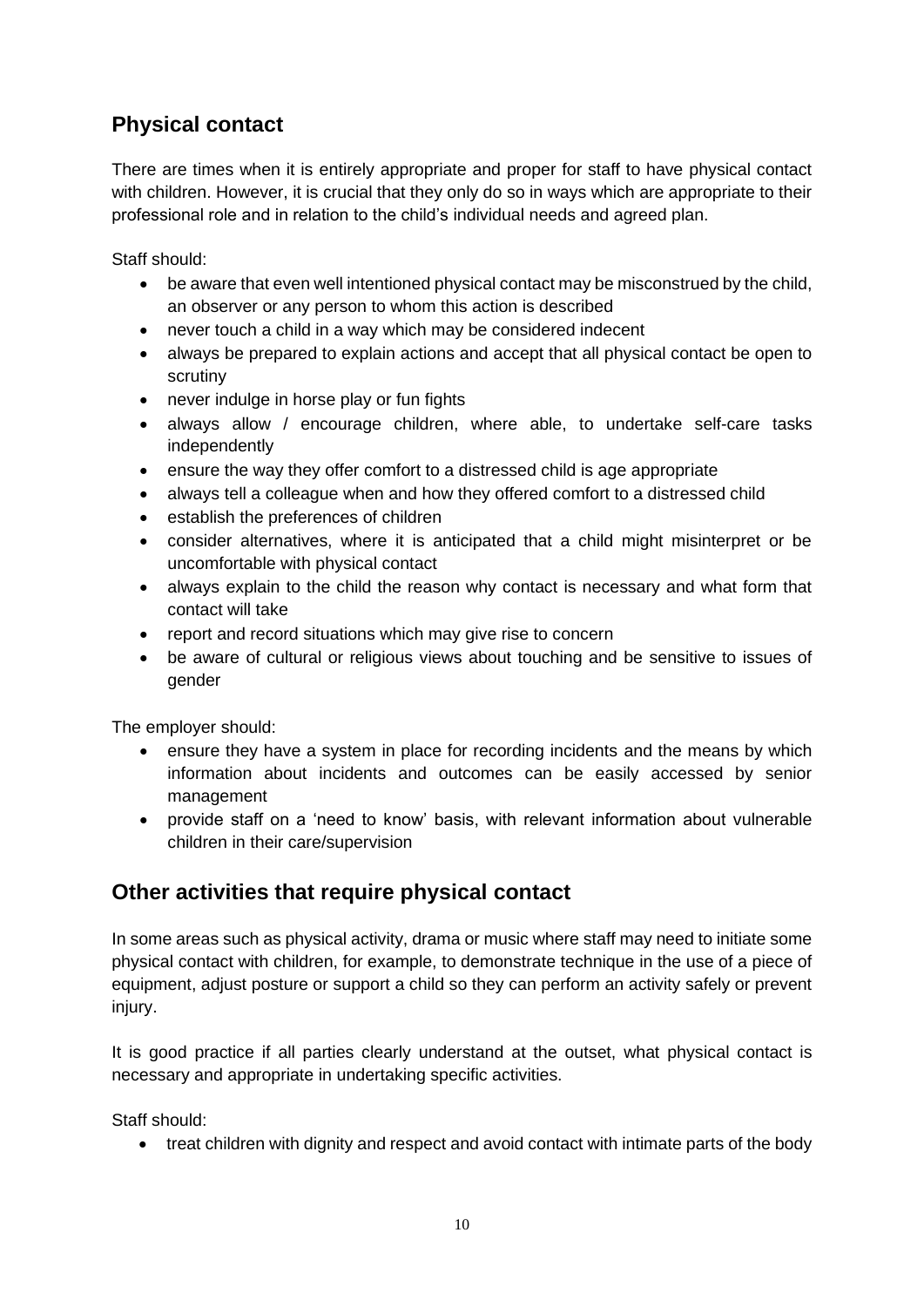- always explain to a child the reason why contact is necessary and what form that contact will take
- seek consent of parents where a child is unable to give this e.g. because of a disability
- consider alternatives, where it is anticipated that a child might misinterpret any such contact
- be familiar with and follow recommended guidance and protocols
- conduct activities where they can be seen by others
- be aware of gender, cultural and religious issues that may need to be considered prior to initiating physical contact

The employer should:

- have in place up to date guidance and protocols on appropriate physical contact, that promote safe practice and include clear expectations of behaviour and conduct
- ensure that staff members are made aware of this guidance and that it is continually promoted

#### <span id="page-10-0"></span>**Intimate/ personal care**

Children should be encouraged to act as independently as possible and to undertake as much of their own personal care as is possible and practicable. They are entitled to respect and privacy at all times especially when in a state of undress when changing, toileting and showering. However, there still needs to be an appropriate level of supervision to ensure safety considerations such as bullying or teasing does not occur.

Any vulnerability, including those that may arise from a physical or learning difficulty should be considered when formulating the individual's plan

The employer should:

- have written care plans in place for any child who could be expected to require intimate care
- ensure that children are actively consulted about their own care plans

- adhere to their organisation's intimate and personal care policies
- make other staff aware of the task being undertaken
- always explain to the child what is happening before a care procedure begins
- consult with colleagues where any variation from agreed procedure/care plan is necessary
- record the justification for any variations to the agreed procedure/care plan and share this information with the child and their parents/carers
- avoid any visually intrusive behaviour
- where there are changing rooms announce their intention of entering
- always consider the supervision needs of children and only remain in the room where their needs require this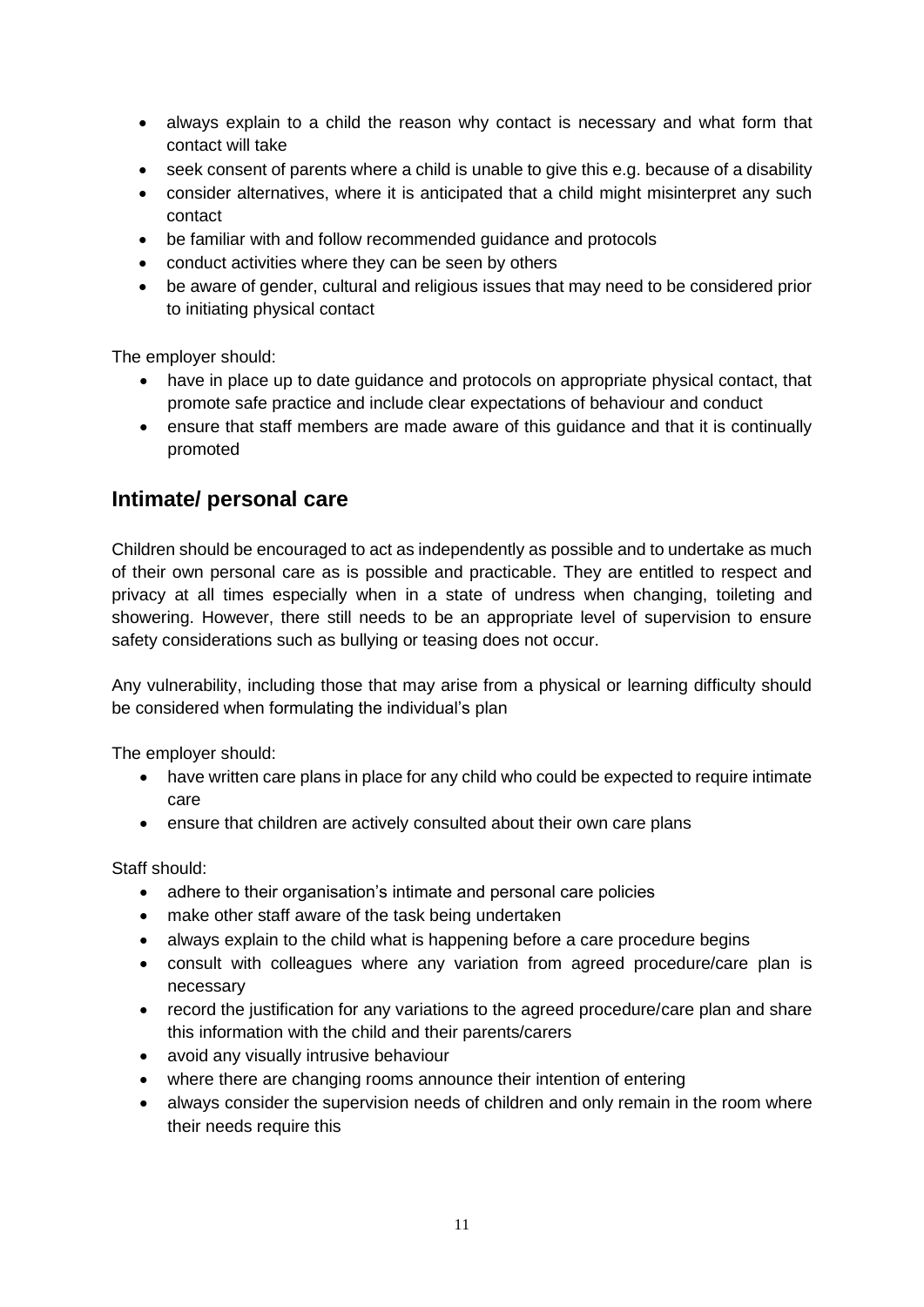Staff should not:

- change or toilet in the presence or sight of children
- shower with children
- assist with intimate or personal care tasks which the child is able to undertake independently
- assist in any intimate or personal care, unless it is specified as part of a care plan for the child

## <span id="page-11-0"></span>**Behaviour management**

Staff should not use any form of degrading or humiliating treatment to punish a child. The use of sarcasm, demeaning or insensitive comments towards children is completely unacceptable.

Staff should:

- not use force as a form of punishment
- try to diffuse situations before they escalate e.g. by distraction
- keep parents informed of any sanctions or behaviour management techniques used
- be mindful of and sensitive to factors both inside and outside of the workplace which may impact on a child's behaviour
- follow the employers behaviour management policy
- behave as a role model
- avoid shouting at children other than as a warning in an emergency/safety situation
- refer to national and local policy and guidance regarding Restrictive Physical Intervention (RPI)
- be aware of the legislation and potential risks associated with the use of isolation and seclusion
- comply with legislation and guidance in relation to human rights and restriction of liberty

## <span id="page-11-1"></span>**The use of control and physical intervention**

Each employer should adhere to the legislation within their own organisation and great care must be exercised in order that adults do not physically intervene in a manner which could be considered unlawful.

The employer should:

- ensure that they have a lawful physical intervention policy consistent with local and national guidance
- regularly acquaint staff with policy and guidance
- ensure that staff are provided with appropriate training and support
- have an agreed policy for when and how physical interventions should be recorded and reported

- adhere to the employer's physical intervention policy
- always seek to defuse situations and avoid the use of physical intervention wherever possible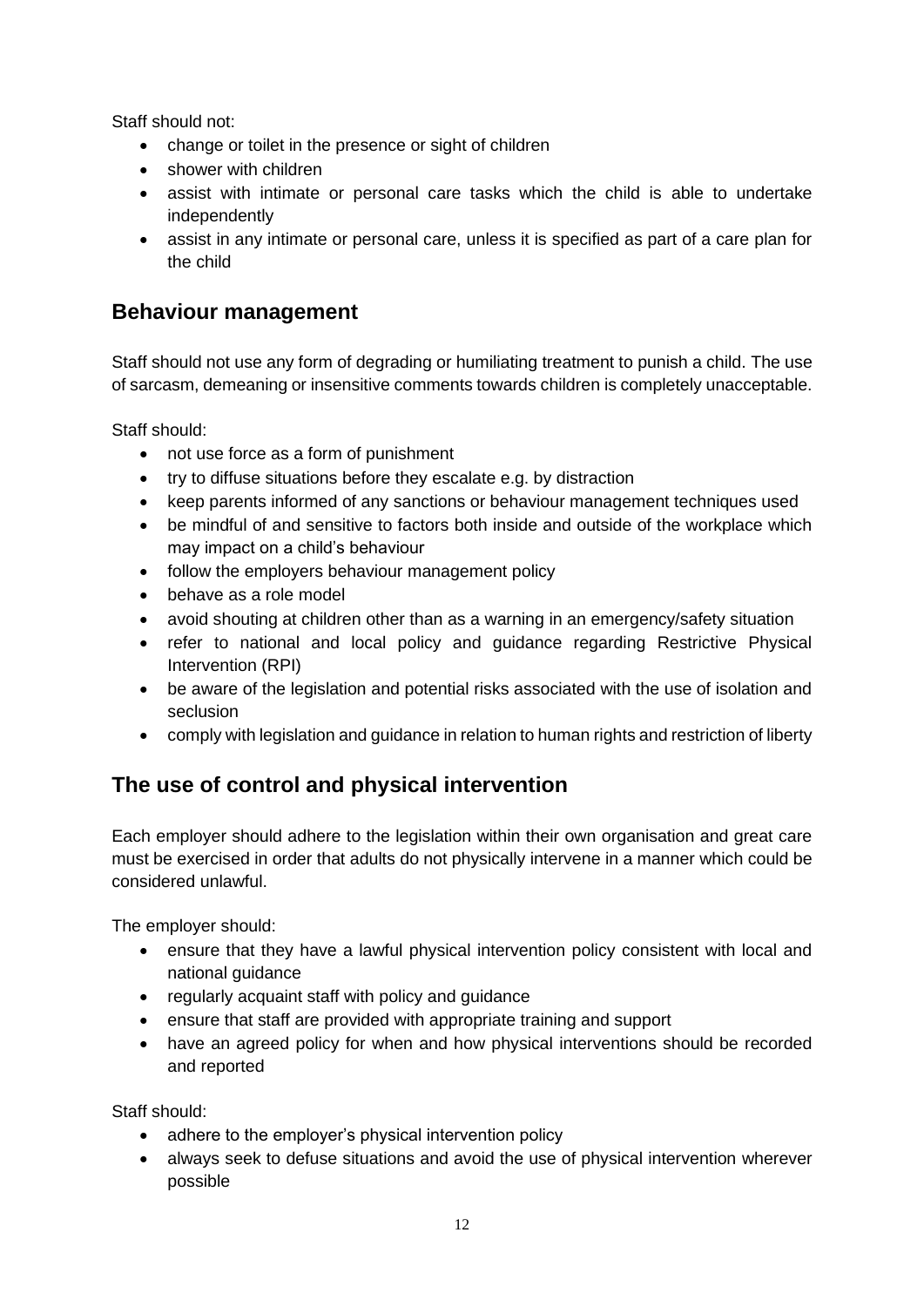• where physical intervention is necessary only use minimum force and for the shortest time needed

Staff should not:

• use physical intervention as a form of punishment

#### <span id="page-12-0"></span>**Sexual conduct**

Any sexual behaviour by a member of staff with or towards a child is unacceptable. It is an offence for a member of staff in a position of trust to engage with a child or young person under 18 years of age (Sexual Offences Act 2003: abuse of a position of trust and sexual activity with a child could be a matter for criminal and/or disciplinary procedures).

Staff should:

- not have any form of sexual contact with a child
- avoid any form of touch or comment which is, or may be considered, indecent
- avoid any form of communication with a child which could be interpreted as sexually suggestive, provocative or give rise to speculation e.g. verbal comments, letters, notes, by email or on social media, phone calls, texts, physical contact
- not make sexual remarks to or about a child
- not discuss sexual matters with or in the presence of children other than as part of their recognised job role

#### <span id="page-12-1"></span>**Home visits**

It is essential that appropriate policies and related risk assessments are in place to safeguard both staff and children, who can be more vulnerable in these situations.

Staff should:

- agree the purpose for a home visit with their manager or senior member of staff unless this is part of their job role
- adhere to agreed risk management strategies
- avoid unannounced visits wherever possible unless this is part of their job role
- ensure there is visual access and/or an open door in one to one situations if this is possible given some staff roles
- always make detailed records
- ensure any behaviour or situation which gives rise to concern is discussed with their manager or senior member of staff

This means that employers should:

- ensure that they have home visit and lone-working policies which all adults are made aware of and should include arrangements for risk assessment and management
- ensure that all visits are justified and recorded
- ensure that staff are not exposed to unacceptable risk
- ensure that staff have access to an emergency contact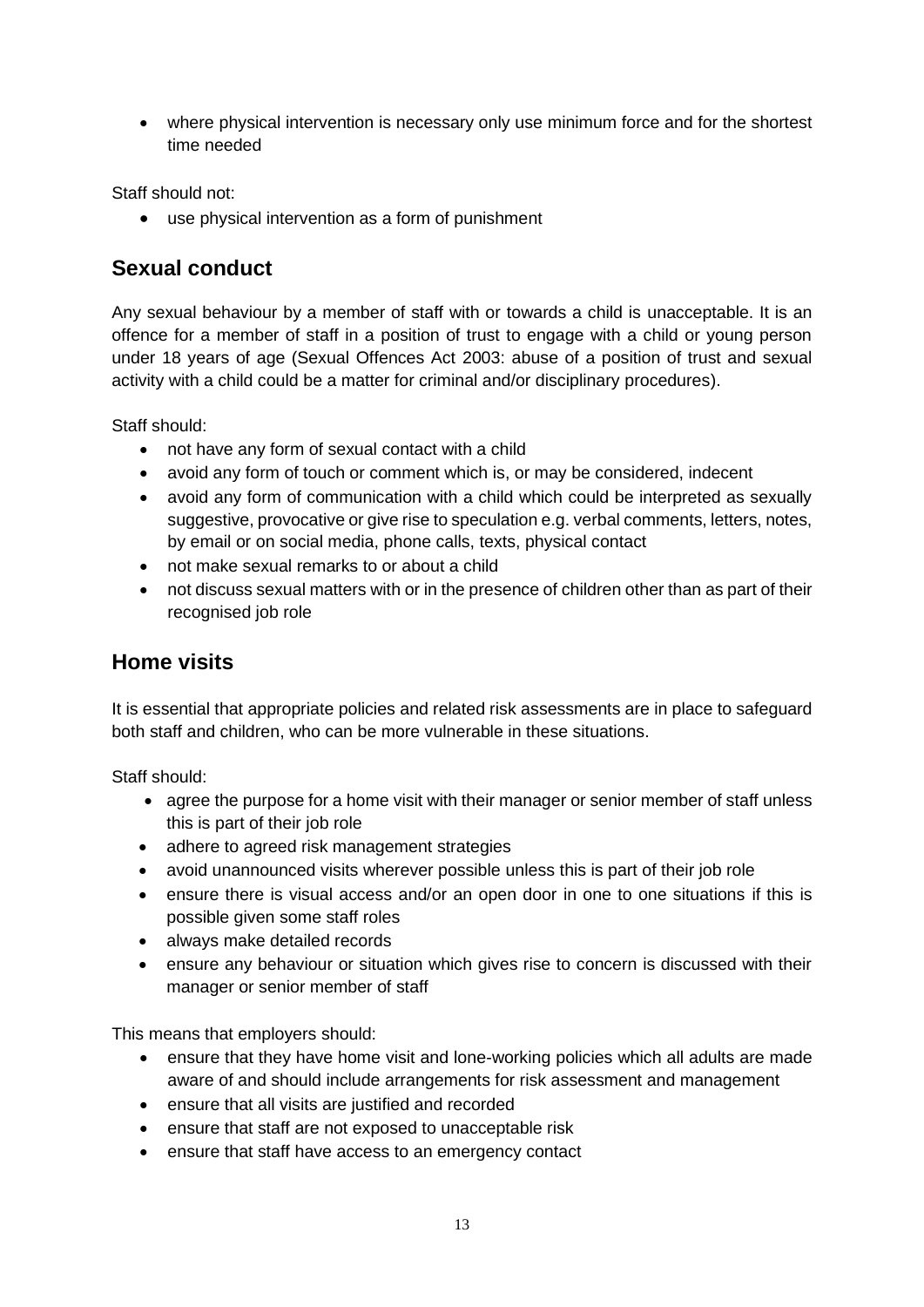## <span id="page-13-0"></span>**Transporting children**

In certain situation staff or volunteers may be required or offer to transport children as part of their work. As for any other activity undertaken at work, the employer has a duty to carry out a risk assessment covering the health and safety of their staff and to manage any known risks

It is a legal requirement that all passengers where seatbelts and the driver should ensure that they do so. They should also be aware of and adhere to current legislation regarding the use of car seats for younger children.

Staff should:

- plan and agree arrangements with all parties in advance
- respond sensitively and flexibly where any concerns arise
- take into account any specific or additional needs of the child
- have an appropriate licence/permit for the vehicle
- ensure they are fit to drive and free from any drugs, alcohol or medicine which is likely to impair judgement and/ or ability to drive
- ensure that if they need to be alone with a child this is for the minimum time dependent on their job role
- be aware that the safety and welfare of the child is their responsibility until this is safely passed over to a parent/carer
- report the nature of the journey in accordance with agreed procedures
- ensure that their behaviour and all arrangements ensure vehicle, passenger and driver safety. This includes having proper and appropriate insurance for the type of vehicle being driven
- ensure that any impromptu or emergency arrangements of lifts are recorded and can be justified

## <span id="page-13-1"></span>**Photography, videos and other images**

All organisations working with children or young people should have arrangements with regard to the taking and use of images, which is linked to their safeguarding and child protection policy. This should cover the wide range of devices which can be used for taking/recording images e.g. Cameras, mobile phones, smart phones, tablets, web-cams, etc. and include arrangements for the use of these by both staff, children, parents and carers.

- adhere to their employer's policy
- only publish images of children where they and their parent/carer have given explicit written consent to do so
- only take images where the child is happy for them to do so and they have parental consent
- only retain images when there is a clear and agreed purpose for doing so
- store images in an appropriate secure place
- ensure that a manager or senior member of staff is aware that the photography/image equipment is being used and for what purpose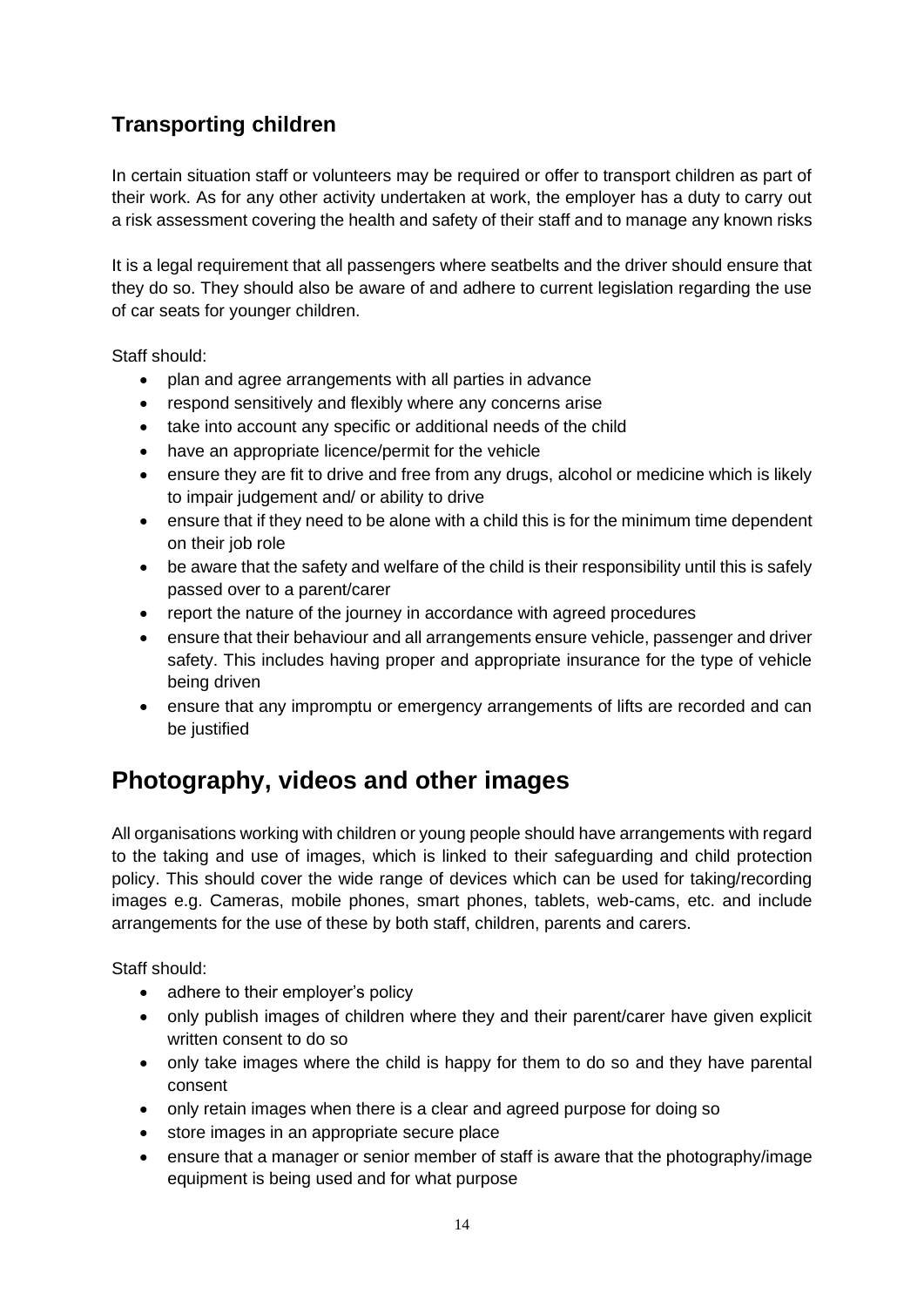- be able to justify images of children in their possession
- avoid making images in one to one situations

Staff should not:

- take images of children for their personal use
- display or distribute images of children unless they are sure that they have parental consent to do so (and, where appropriate, consent from the child)
- take images of children using personal equipment
- take images of children in a state of undress or semi-undress
- take images of children which could be considered as indecent or sexual

#### <span id="page-14-0"></span>**Exposure to inappropriate images**

Staff should take extreme care to ensure that children and young people are not exposed, through any medium to inappropriate or indecent images. There are no circumstances that will justify adults making, down-loading, possessing or distributing indecent images or pseudoimages of children (child abuse images). Accessing these images, whether using the employer's personal equipment, on or off the premises, or making, storing or disseminating such material is illegal.

Staff should:

- abide by the employer's acceptable use and e-safety policies
- ensure that children cannot be exposed to indecent or inappropriate images
- ensure that any films or material shown to children are age appropriate

#### <span id="page-14-1"></span>**Personal living accommodation including onsite provision**

It is not appropriate for staff to be expected or requested to use their own private living space for any activity, play or learning. Nor should staff invite any children or young people into their living accommodation unless the reason has been formerly established and agreed with their line manager and the child's parents/carers.

Staff should:

- be vigilant in maintaining their privacy, including when living in on-site accommodation
- be mindful of the need to avoid placing themselves in vulnerable situations
- refuse any request for their accommodation to be used as an additional resource for activity of discussion with children
- be mindful of the need to maintain appropriate personal and professional boundaries
- not ask children to undertake jobs or errands for their personal benefit

#### <span id="page-14-2"></span>**Whistleblowing**

Whistleblowing is the mechanism by which staff can voice their concerns, made in good faith, without fear and repercussion. Staff who use whistle blowing procedures should have their employment rights protected.